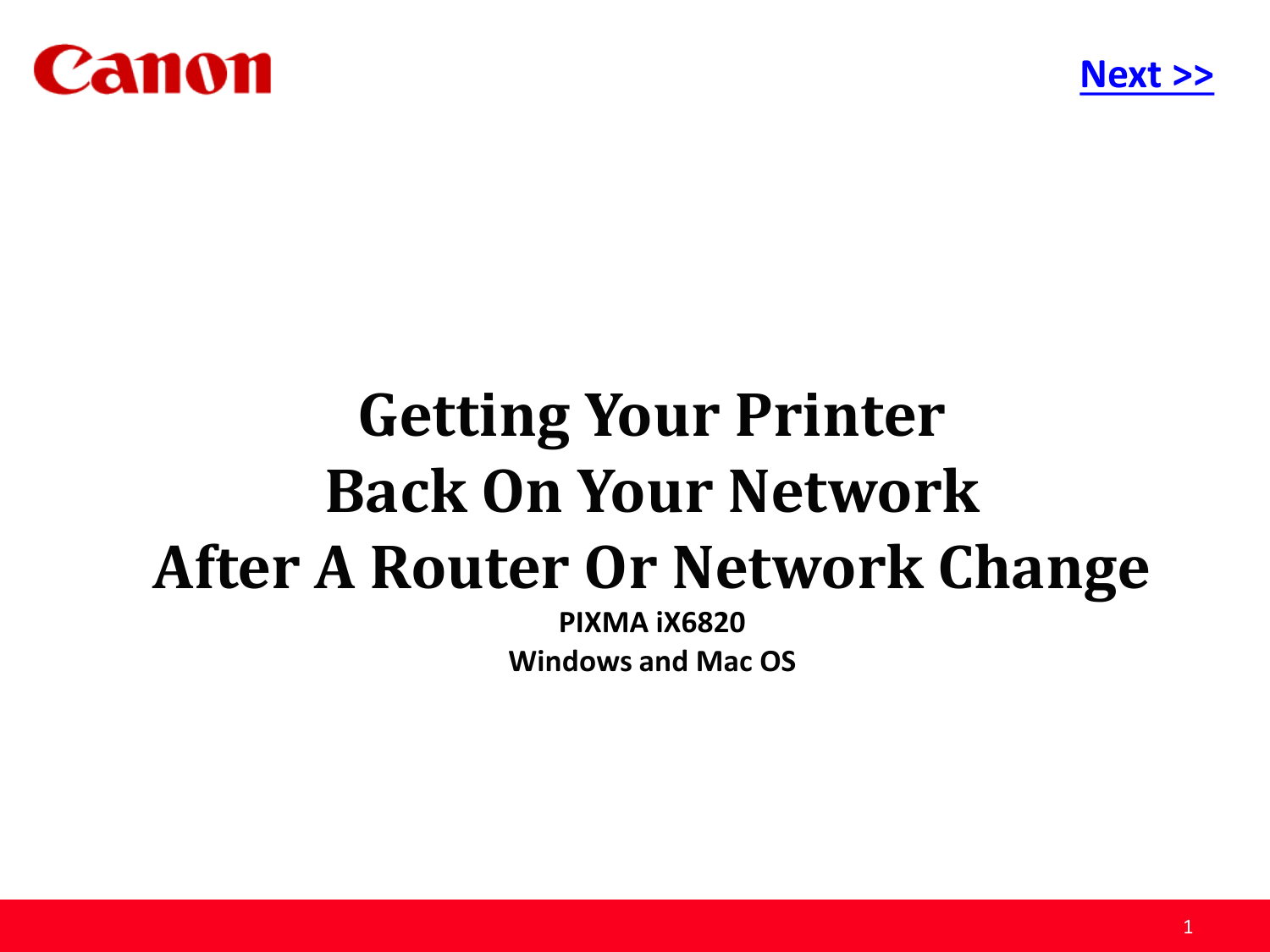

<span id="page-1-0"></span>If any of the following situations exist

- You have replaced your Router or Access Point
- You want to use a different wireless network
- Router settings have been changed.

Please complete the following steps to apply the new configuration settings to your printer.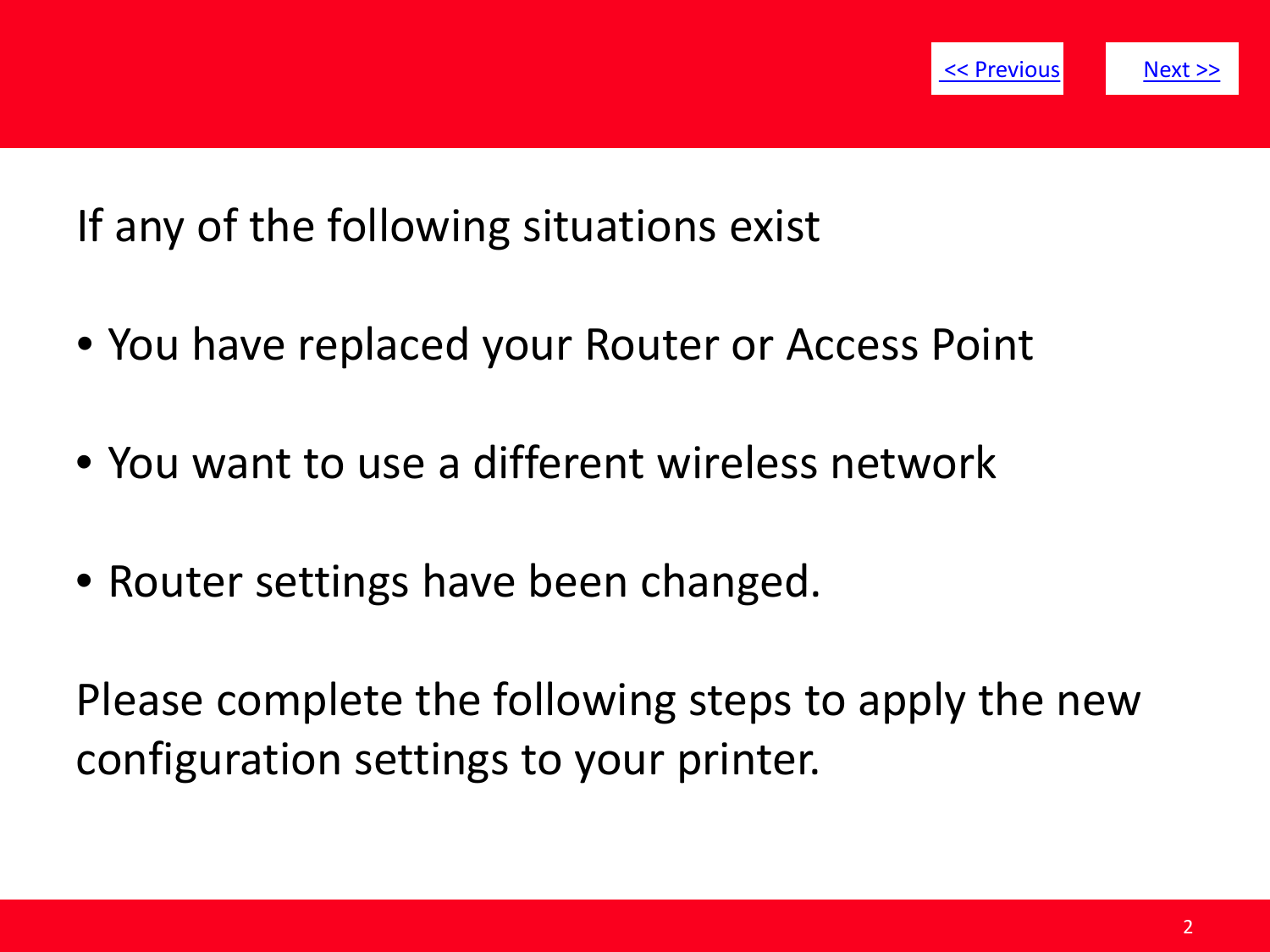# <span id="page-2-0"></span>Preparing to Connect My Printer To My Network

# [<< Previous](#page-1-0) [Next >>](#page-3-0)

#### **Network Requirements**

Before connecting the machine to the network, make sure that configuration of the computer and access point or router is complete, and that the computer is connected to the network.



#### **Wireless Connection**

Before connecting the machine to the network, the computer needs to be connected to the network. Make sure that configuration of the computer and access point or router is complete.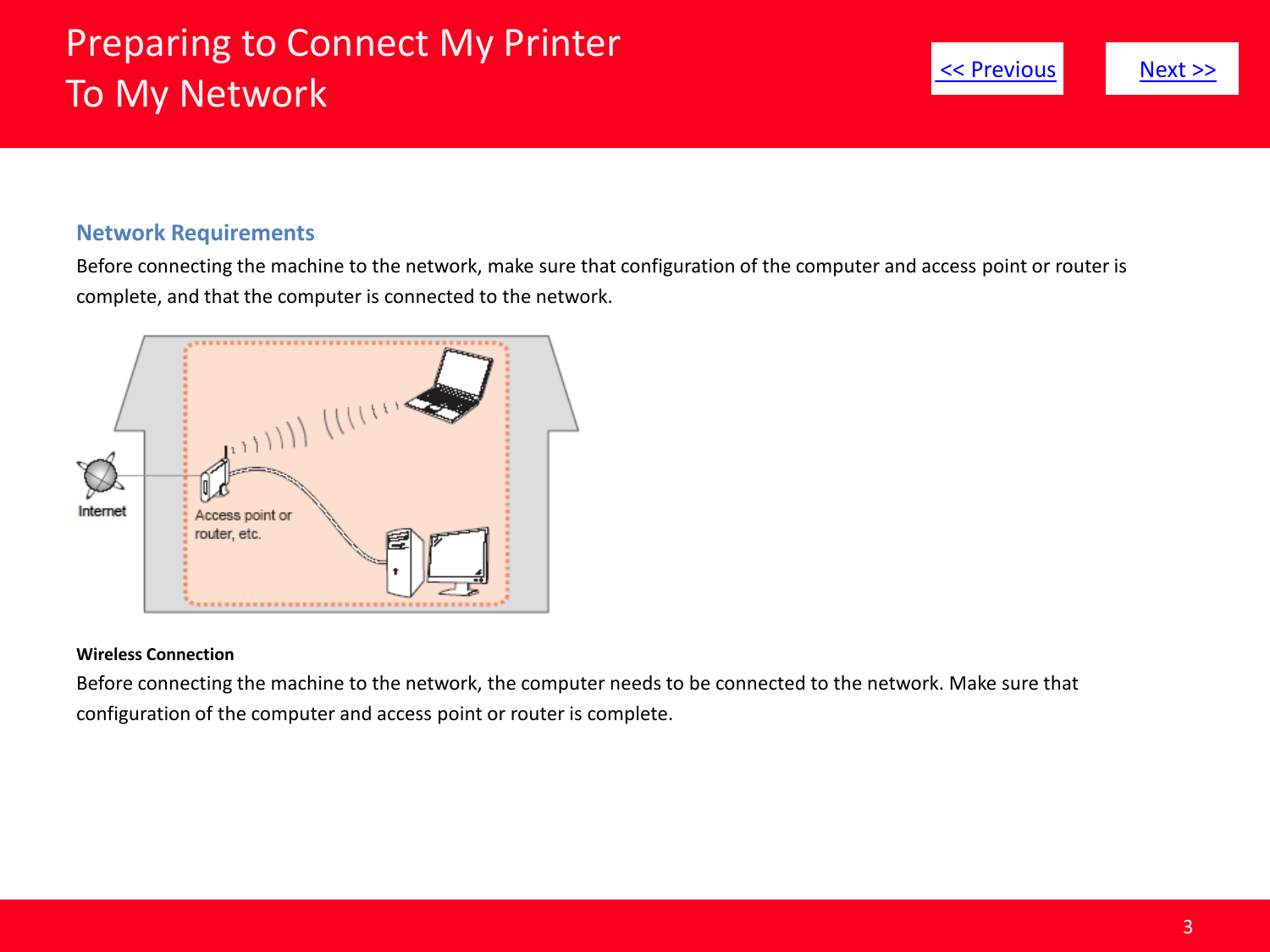#### <span id="page-3-0"></span>**Connect the PIXMA iX6820 to Your Wireless Network**

To re-establish communication on the network after changing the router / Access Point or when connecting to a different network, the settings on the printer need to be changed

Simply insert the Setup CD-ROM that came with your printer into your CD-ROM drive and proceed through the easy to follow instructions On the following screen, select the Start Setup Again option

#### **Change Connection Method:**

Change the connection method between the printer and computer from USB to LAN or from LAN to USB.

#### **Add Software**

Select software to add or reinstall it.

#### **Start Setup Again**

Start again from the initial installation to connection.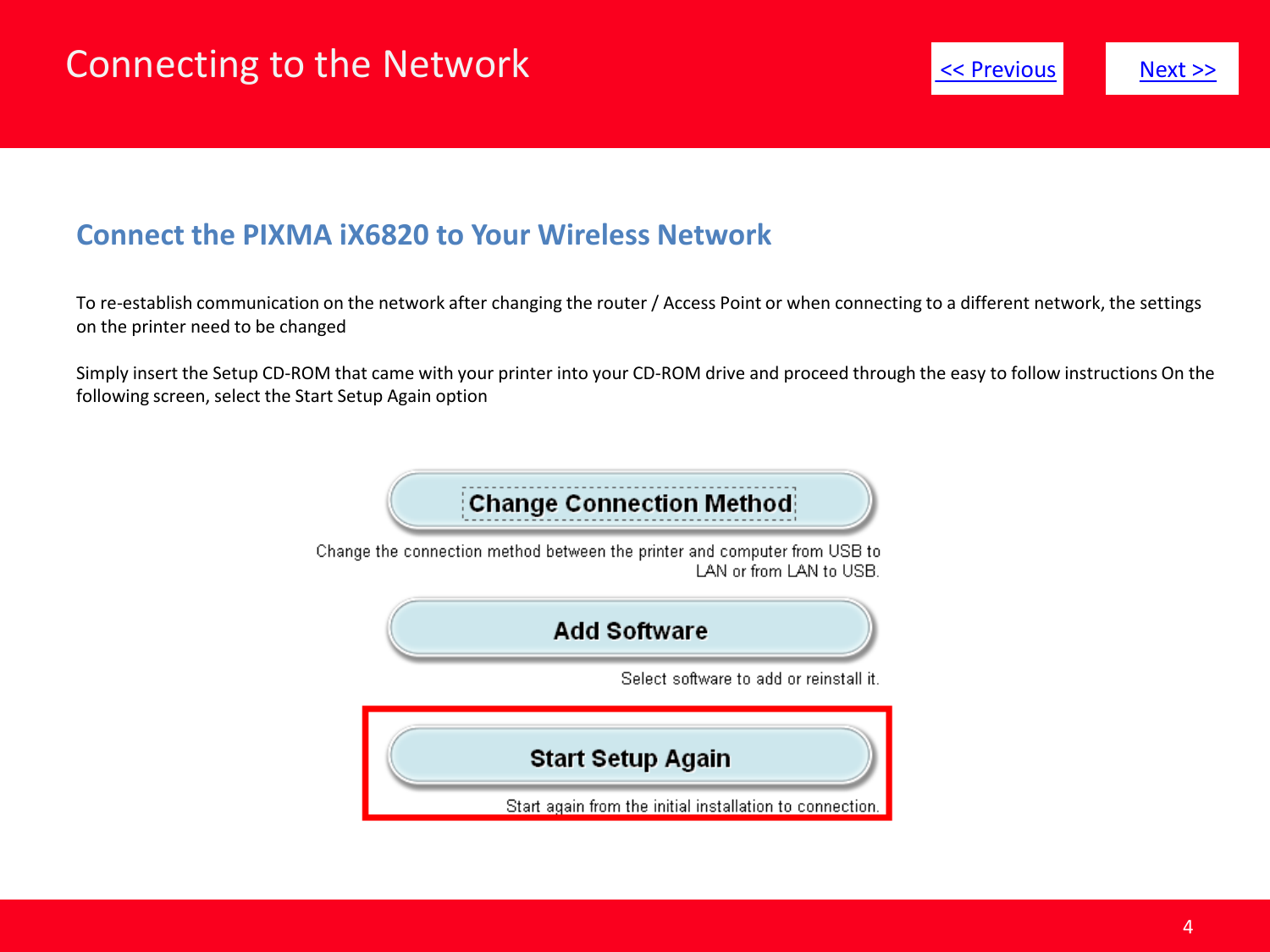### <span id="page-4-0"></span>Connecting to the Network

[<< Previous](#page-3-0)



On the Connection Method Selection screen, be sure to select **Wireless Connection.**



2-1 Printer Setup

Start setup

Connect the printer to the network. Click here for notes on wireless connection



When the Preparation for Connection screen appears, make sure the printer is turned on, then click **Next.**

When the Printer Setup screen appears, click **Connect to the Network**. You will be setting up the printer the same way as a first-time setup.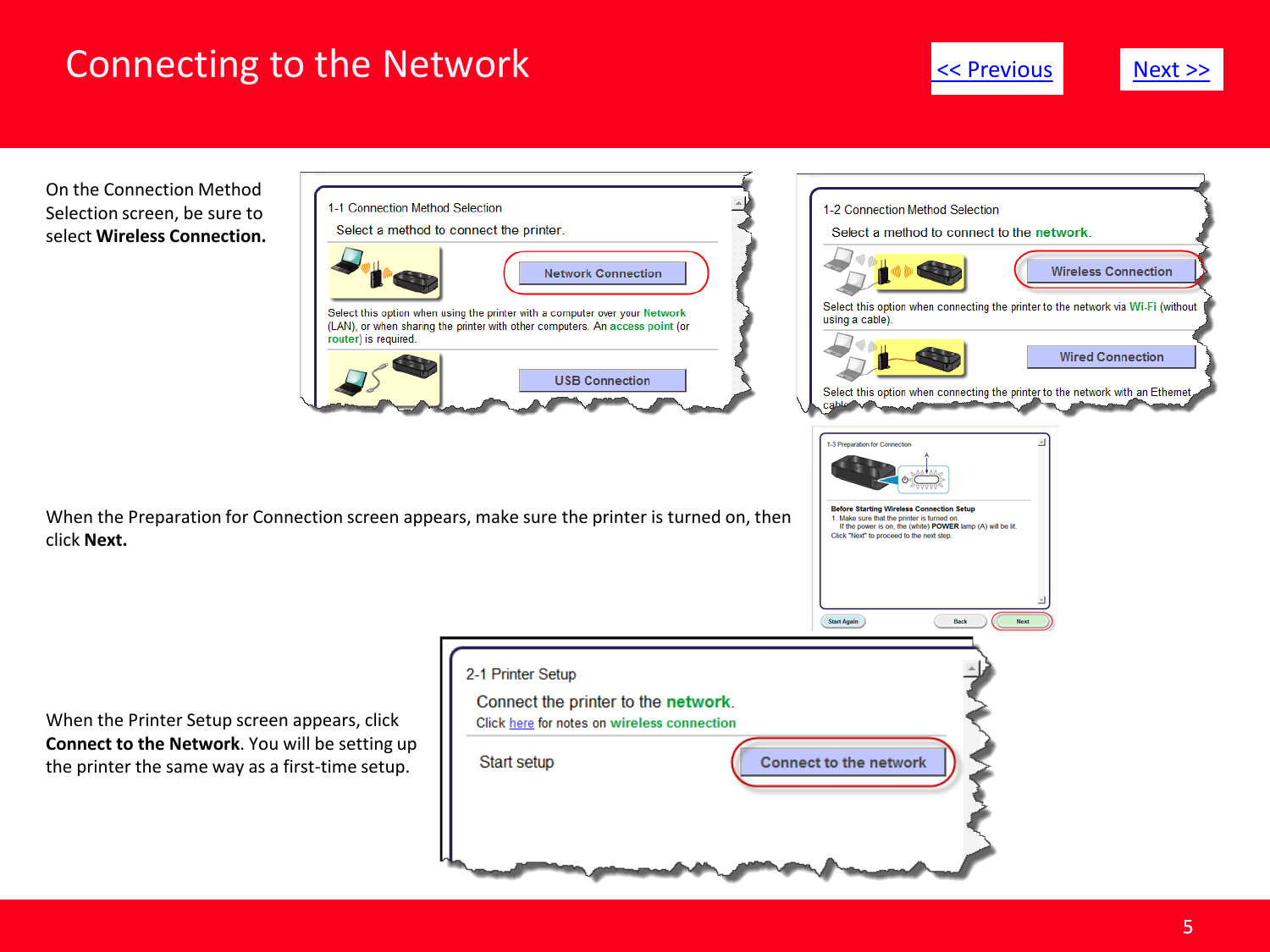## <span id="page-5-0"></span>Installing the Drivers & Software

- Connecting to the wireless network

Select **Cableless setup** on **Setup Procedure Selection** screen (3-1).

| Check the following and select the most suitable connection<br>method.                                                                                                                                         |  |                        |  |
|----------------------------------------------------------------------------------------------------------------------------------------------------------------------------------------------------------------|--|------------------------|--|
| <b>Connect to WPS-compatible Access</b><br>Point                                                                                                                                                               |  | <b>WPS</b>             |  |
| Setting the Access Point Information<br>to the Printer Directly from Computer,<br>without Operating the Access Point                                                                                           |  | <b>Cableless setup</b> |  |
| Cableless setup may take some time. Internet connection may become temporarily<br>unavailable during setup.<br>Cableless setup is not available on Windows XP. Perform setup with another connection<br>method |  |                        |  |
| <b>Connect Using Other Methods</b>                                                                                                                                                                             |  | Other setup            |  |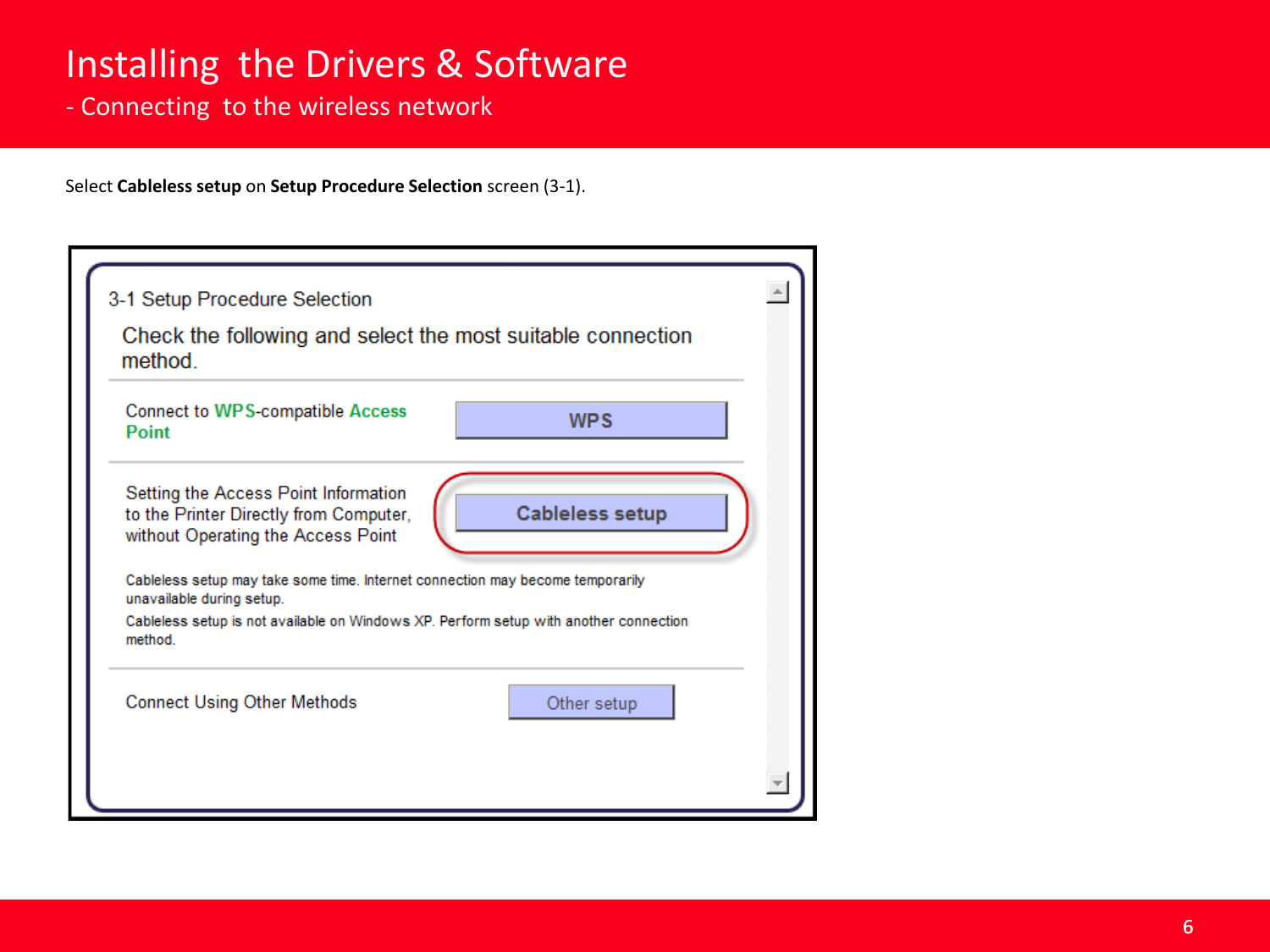# Installing the Drivers & Software

- Connecting to the wireless network

As instructed, press and hold the **Wi-Fi** button (A) until the white power lamp flashes 2 times and then release. Once that is done, select the **Next** button.